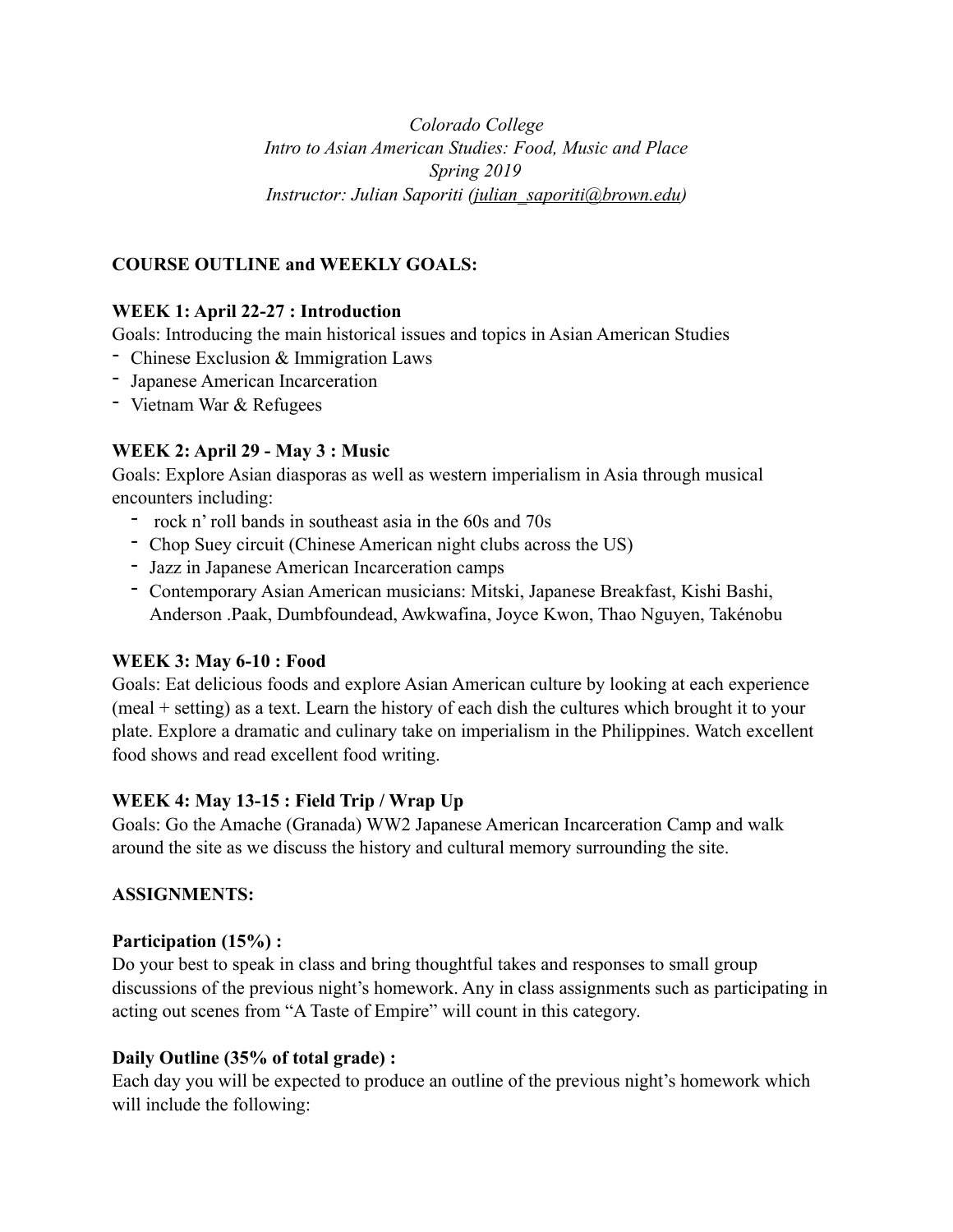- 1. Summary of each text
- 2. Notes and quotations to share in class and assist class or small group discussion
- 3. Questions for class discussion.

This should be typed out and 1 to 2 pages and will be collected after class each day. This will make up 75% of your participation grade.

## **Short Music paper/podcast/youtube video (10% of total grade) :**

The Monday after Music Week you will be responsible for contributing a piece of music journalism on any Asian American artist we did not cover in class. This may take the form of a 2,000 word magazine feature, a 10 minute podcast or 3 to 5 minute youtube video. Requirements:

- 1. Provide biographical information on the artist
- 2. Discuss their music
- 3. Discuss their music in a larger cultural context of Asian American culture
- 4. Have at least five primary sources cited (songs, videos, interviews, social media)
- 5. Have at least five secondary sources (criticism or articles from another writer)

## DUE MONDAY, MAY 6th

## **Short Food paper/podcast/youtube video (10% of total grade) :**

The Monday after Food Week you will be responsible for contributing a reflection on your week of Asian American food exploration. This may take the form of a 2,000 word magazine feature, a 10 minute podcast or 3 to 5 minute youtube video. Use the articles and videos we watched that week as inspiration for form.

Requirements:

- 1. Visit at least 2 local restaurants and cook one meal
- 2. Conduct ethnographic research by noting the experience of each restaurant, or the food aisle where you buy ingredients. Speak to the wait staff or restaurant owner if possible.
- 3. Reflect on what food means culturally and provide examples from your personal experience.
- 4. Use at least two historical sources to provide background on the meals and cultures you are investigating.
- 5. Take pictures or video of each meal.

## DUE MONDAY, MAY 13th

## **FAMILY HISTORY CREATIVE NON-FICTION PIECE (30%) :**

Based on your conversation with your grandparents, parents or other close relations, spend the last week of the course reflecting on a question or topic in your family which you want to investigate more. Find a specific family story or choose a cultural artifact or heirloom and zoom out from their. Contextualize that story or object historically and then how it relates to your identity, family history, and where it sits in our larger cultural history. You may either write 4,000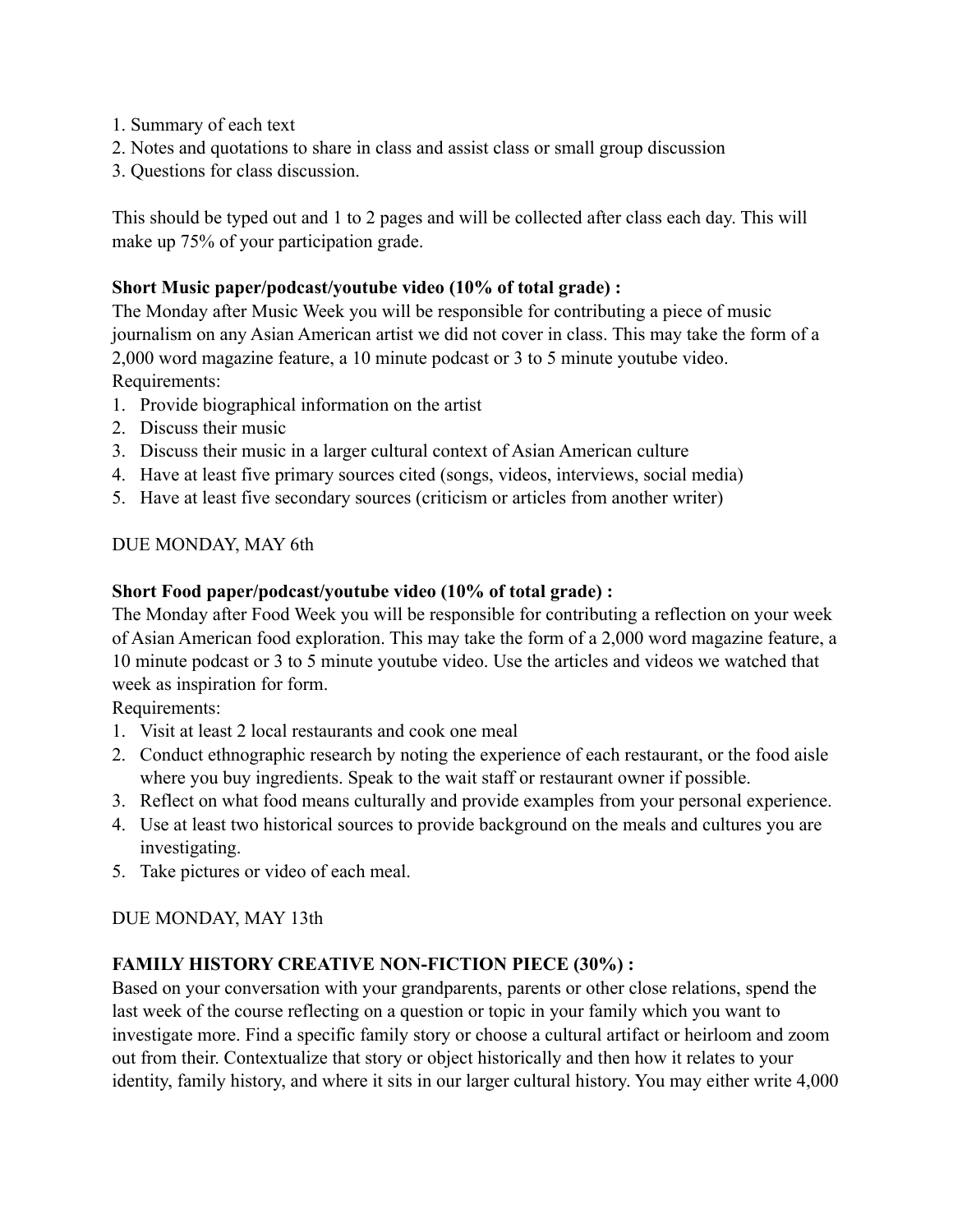word creative non-fiction piece or record a well produced 12-15 minute podcast. I am open to other creative ideas but it must be discussed and OK'd by FRIDAY, MAY 10th. Requirements:

- 1. Use 5 primary sources including interviews, journals, postcards/letters, family photos, scrapbooks, recipes, etc.
- 2. Use 10 secondary sources to situate your family story in a larger historical and cultural context. This may be histories, newspaper articles, podcasts, documentaries, etc.
- 3. Provide a detailed description of the story or object you choose and then expand your scope to let us know how this both speaks to your personally and how it fits into the larger project of history.

## DUE FRIDAY, MAY 17th

# **ATTENDANCE and CLASSROOM POLICY:**

You are expected to attend all class sessions. Be prepared for class: complete all readings and assignments before class/due date and be prepared to share your thoughts, questions, ideas about the reading and the day's topics.

If you cannot attend class because of illness or emergency, please notify your professors by email —if you cannot personally notify your professors, ask a friend, RA to help you. If you need to miss class because of other important obligations (e.g., religious observation, unavoidable cocurricular obligations [athletic, debate, performances]), please inform your professor on the first day of class.

**For any day that you miss, you need to turn in a 3 page paper (due within 3 days) on the topics that we covered during class.** 

**You cannot pass the class if you miss more than 3 days of class for any reason—you will receive an NC, or should petition for an excused grade if circumstances beyond control made it impossible to complete the class.** 

**Laptop and electronic Devices:** If you have a laptop or a tablet device, you are welcome to bring it to class for when there is a need for in-class research exercises. Please print out the readings to bring to class for discussion. Because this is a discussion centric class, please do not use your computer to take notes in class.

## **Please refrain from eating in class. Drinking is fine.**

# **REQUIRED TEXTS:**

You will not be required to buy any books. I will supply the .pdfs for all readings through my website [nonoboyproject.com](http://nonoboyproject.com) and link to all other media we will use for this class.

In lieu of spending money on books, I will ask you to rent several documentaries online and buy meals during food week.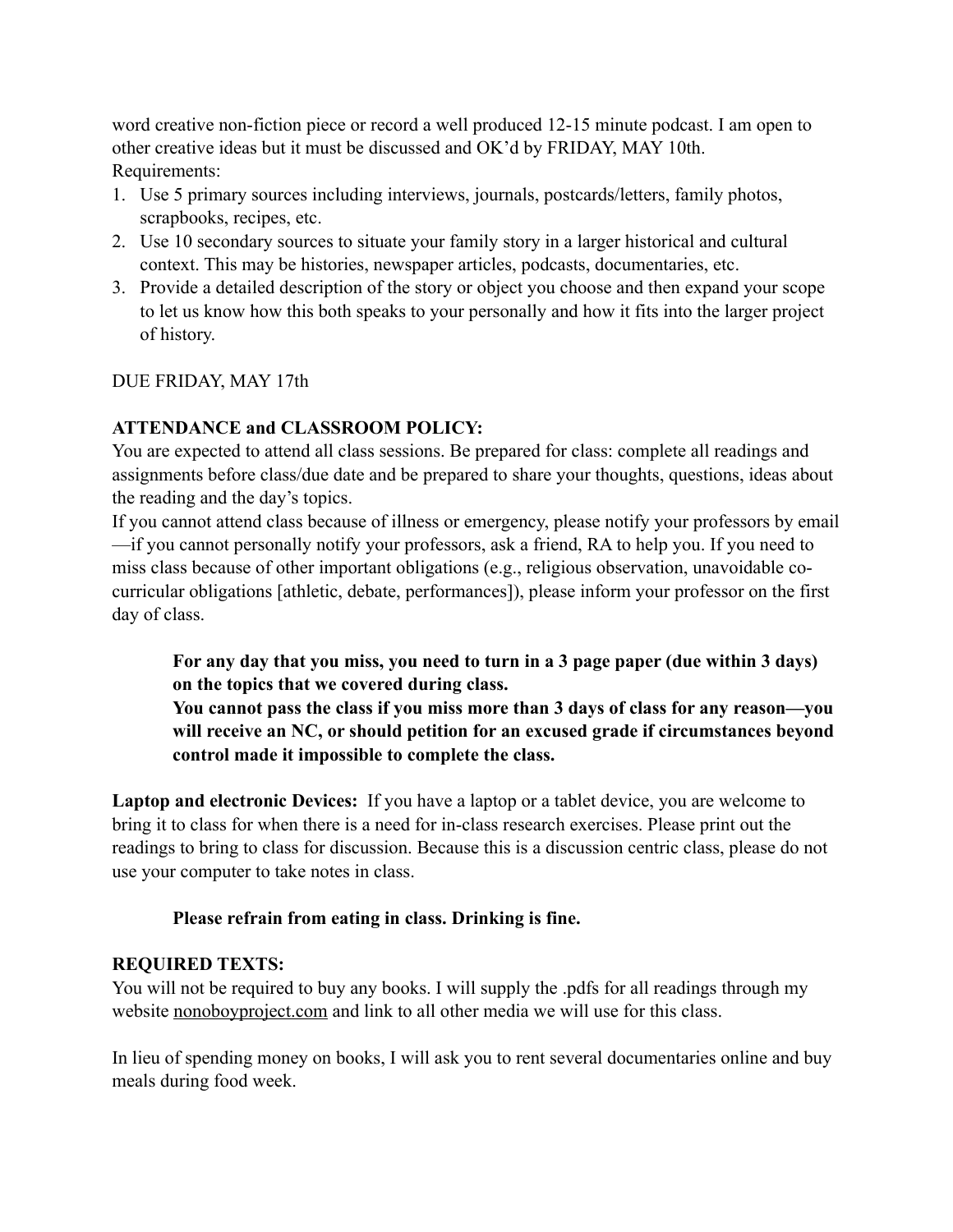## **Monday, April 22 : Intro to Asian American Studies**

In-Class

- 1. Introductions and a brief overview of course expectations, assignments and material
- 2. Model assignments for students: Papers and/or Podcasts

### **Tuesday, April 23 : Chinese Exclusion, Coolies, and Hemispheric Asian American Studies**

Homework Due: Carefully read and outline Erika Lee's "Hemispheric Asian American Studies" and Moon-Ho Jung's "Outlawing 'Coolies'" and [listen to the Still Processing podcast on Asian](https://www.nytimes.com/2018/06/28/podcasts/still-processing-asian-americans-racism.html)  [Americans \(parts I and II\)](https://www.nytimes.com/2018/06/28/podcasts/still-processing-asian-americans-racism.html)

In-Class

- 1. Watch segments of "Chinese Exclusion Act"
- 2. Discuss early Chinese Immigration.
- 3. [Havana's Fading Chinatown](https://www.youtube.com/watch?v=-V-dsK4behw).
- 4. [Watch short Angel Island Poetry doc.](https://www.youtube.com/watch?v=f_EQY-0ThOM)

## **Wednesday, April 24 : Angel Island Poetry, Japanese American Incarceration**

Homework Due: Read and outline article on [New Yorker article on poetry at Angel Island](https://www.newyorker.com/books/page-turner/the-lost-poetry-of-the-angel-island-detention-center) as well as introduction to Duncan William's *American Sutra.* Also, copy out five poems from Angel Island by hand and write a short paragraph (free writing) reflecting on how each poem makes you feel. Go to a nice quiet spot to work with the poetry.

In-Class

- 1. Discuss poetry from Angel Island
- 2. Mindfulness practice
- 3. Buddhism for dummies
- 4. Discuss *American Sutra*
- 5. Japanese American Incarceration overview + media: ["kids meet a survivor…",](https://www.youtube.com/watch?v=_e1s2kwSPwU) ["drunk](https://www.youtube.com/watch?v=aepYZlvwSno)  [history: frank emi"](https://www.youtube.com/watch?v=aepYZlvwSno)

#### **Thursday, April 25 : Japanese American Incarceration / topics in Asian American Studies**

Homework Due: Explore [densho.org](http://densho.org) and fact check Randall Park's telling of the Frank Emi/ Heart Mountain FairPlay committee. Write a page contextualizing the actual history and then make a list of what Park got right and what Park got wrong. Look up [encycolpedia e](https://encyclopedia.densho.org)ntries for [Heart Mountain](https://encyclopedia.densho.org/Heart%20Mountain/), [Frank Emi](https://encyclopedia.densho.org/Frank%20Emi/), [No-No Boys](https://encyclopedia.densho.org/No-no%20boys/), [Heart Mountain Fair Play Committee](https://encyclopedia.densho.org/Heart%20Mountain%20Fair%20Play%20Committee/) and [Draft](https://encyclopedia.densho.org/Draft%20resistance/)  [Resistance](https://encyclopedia.densho.org/Draft%20resistance/) and then find 10 primary sources from the [digital repository](http://ddr.densho.org/search/) which you find of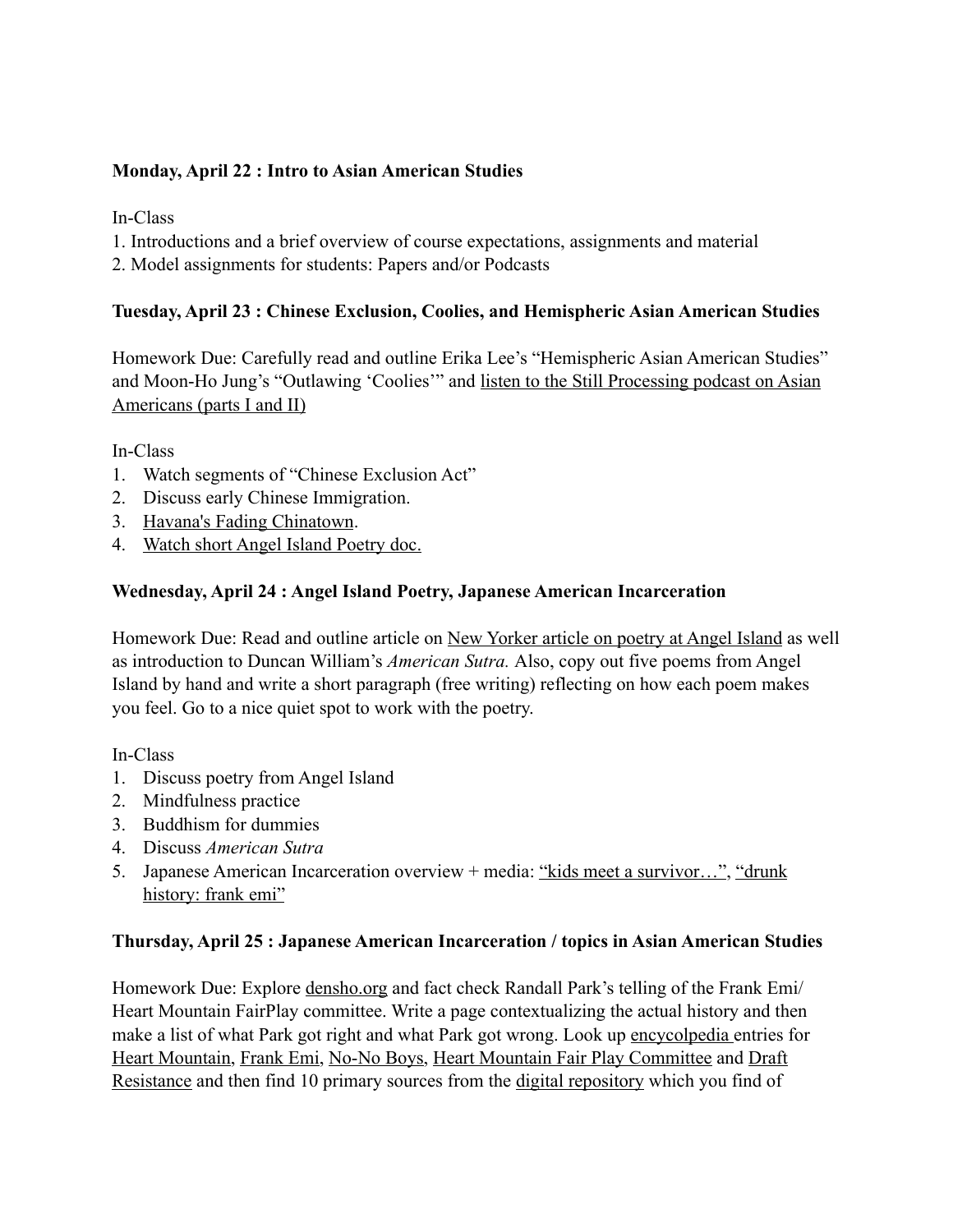interest to share in class. The primary sources can be photos, oral histories, or documents. Please put these in a powerpoint to share with your classmates.

In-Class

- 1. Discuss Frank Emi and Heart Mountain Fair Play Committee
- 2. Share densho explorations
- 3. Current topics in Asian American Studies / Keywords

# **Friday, April 26 : Vietnam & Southeast Asia / Refugees and Recent Immigration**

Homework Due: Read and outline the following articles: Vietnam History (kind of boring but get the keywords and timeline down), Espiritu "Critical Refugee Studies," and ["America, Say My](https://www.nytimes.com/2019/03/09/opinion/sunday/immigrants-refugees-names-nguyen.html)  [Name" by Viet Nguyen.](https://www.nytimes.com/2019/03/09/opinion/sunday/immigrants-refugees-names-nguyen.html)

In-Class

- 1. History of Vietnam
- 2. American War in Southeast Asia
- 3. Ken Burns' Vietnam

## **Monday, April 29: Music Monday #2, Vietnam continued**

Homework Due: [Listen to, watch visuals and read annotated lyrics for No-No Boy 1942.](https://www.nonoboyproject.com/music) Come with particular questions or comments about the work which can serve as discussion in class. Read and outline: Espiritu "Militarized Refugee" and Tang "A Gulf Unites Us."

In-Class

- 1. Ken Burns' Vietnam
- 2. Espiritu discussion
- 3. Tang discussion
- 4. No-No Boy performance
- 5. The George Igawa Orchestra

# **Tuesday, April 30: Cambodian rock n' roll, Southeast Asian Deportations**

Homework Due: Watch "Don't Think I've Forgotten" and read about Cambodian/Laos history (also kind of boring…), and then read articles on [Cambodian](https://www.latimes.com/local/lanow/la-me-cambodian-deportees-20171103-story.html) and [Viet immigrants facing](https://www.washingtonpost.com/news/morning-mix/wp/2018/03/01/vietnamese-immigrants-are-stuck-in-limbo-detained-indefinitely-lawsuit-says/?noredirect=on&utm_term=.56bd7476fe78)  [deportations](https://www.washingtonpost.com/news/morning-mix/wp/2018/03/01/vietnamese-immigrants-are-stuck-in-limbo-detained-indefinitely-lawsuit-says/?noredirect=on&utm_term=.56bd7476fe78) as well as Wong's article on a Boston Chinatown immigration raid from the early 20th c "The Eagle Seeks…".

In-Class

- 1. Thoughts on the film
- 2. Discussion of Cambodian and Laos history
- 3. Immigration raids and deportation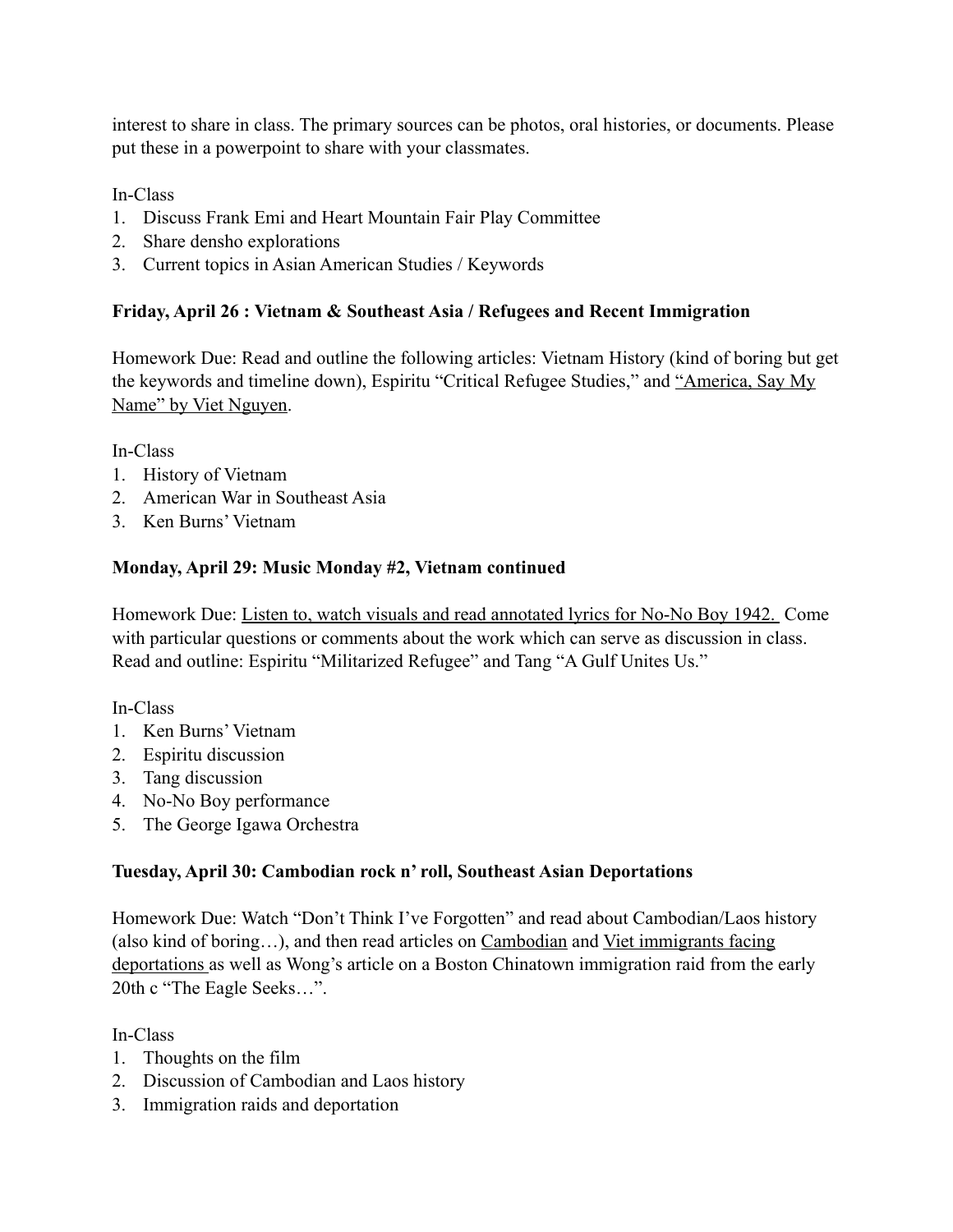- 4. 20 minutes to research 3 articles or news stories on the immigration situation in El Paso
- 5. Watch "The Flute Player"

## **Wednesday, May 1: Kishi Bashi, Mitski, Japanese Breakfast**

Homework: Listen to the top tracks from Kishi Bashi, Mitski, and Japanese Breakfast. Just listen. Don't do anything else while you listen… maybe go for a walk… but really listen. Then read my interviews with Mitski and apanese Breakfast. Outline your findings and prepare for class discussion. Also, listen to "Saigon Rock n' Soul"

In-Class

- 1. Mindfulness practice
- 2. Asian American Indie
- 3. Kishi Bashi & *Omoiyari*
- 4. Japanese Breakfast
- 5. Mitski
- 6. CBC Band

## **Thursday, May 2: Asian American hip hop**

Homework Due: Listen to Anderson .Paak, Dumbfounded. Just listen. Write down some of your favorite lyrics. Chill. No Outline. Watch "Forbidden City, USA" — make outline.

## In-Class

- 1. Forbidden City / Chop Suey Circuit
- 2. Watch "Bad Rap"
- 3. The Wedge, LA Riots

## **Friday, May 3: MIA, Joyce Kwon, Thao Nguyen**

Homework Due: Watch MIA documentary. Listen to Joyce Kwon's "Dream of Home" album and outline the lyrics on her website.

## In-Class

- 1. Discuss MIA film
- 2. [Joyce Kwon, "Dream of Home" music video](https://www.joycekwon.com/videos/)
- 3. [Thao Nguyen](https://www.youtube.com/watch?v=weAPXD8NZk0)
- 4. [Watch "A Song For Ourselves"](http://www.tadashinakamura.com/Tadashi_Nakamura/A_Song_For_Ourselves.html)
- 5. The inventors and gatekeepers of the "Asian American movement"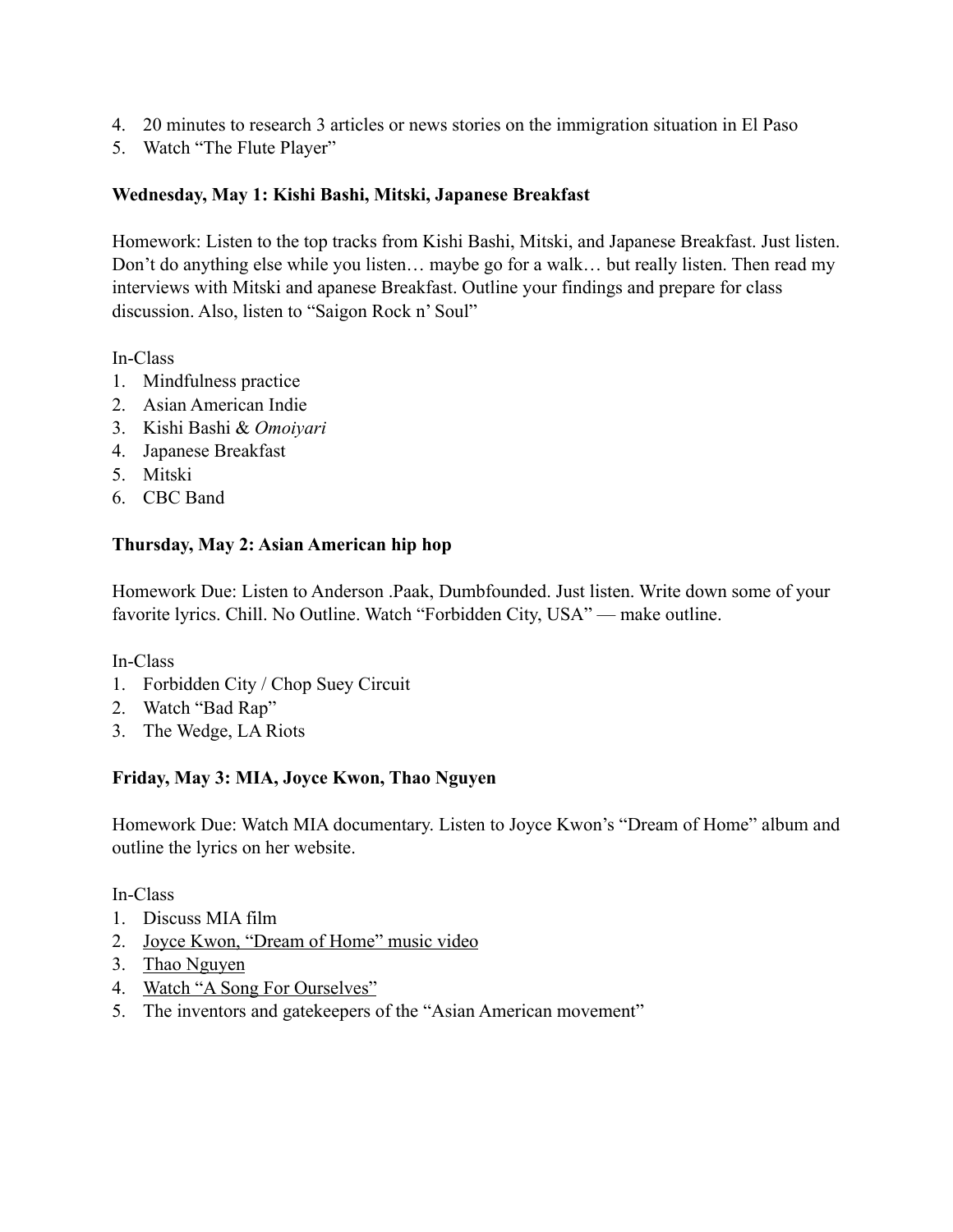## **Monday, May 6: Music Presentations**

Homework Due: None, finish your project and present in class.

In-Class

- 1. Presentations
- 2. David Chang *Ugly Delicious "Shrimp and Crawfish"*
- 3. No-No Boy performance #3

## **Tuesday, May 7: Representation: Cowboys and East Indians**

Homework Due: Read short story by Nina McConingley from *Cowboys and East Indians.* Watch the Master of None episodes "Parents" and "Indians On TV" on Netflix. Outline please. [Scroll](https://artsandculture.google.com/exhibit/beyond-bollywood/QRe7ecEu?fbclid=IwAR1eO0zQr--cF4x7nSY0c5eI8HAsAQdBOvvE9dLMudCcupUZk7eX-yz6M5c)  [through "Beyond Bollywood."](https://artsandculture.google.com/exhibit/beyond-bollywood/QRe7ecEu?fbclid=IwAR1eO0zQr--cF4x7nSY0c5eI8HAsAQdBOvvE9dLMudCcupUZk7eX-yz6M5c)

In-Class

- 1. [The problem with Apu](https://www.trutv.com/full-episodes/the-problem-with-apu/2141759/index.html)
- 2. [Watch "Much Apu About Nothing"](https://www.youtube.com/watch?v=j770nRudNtk)
- 3. Cowboys and East Indians
- 4. Master of None

## **Wednesday, May 8: A Taste Of Empire**

Homework Due: Read Sy's "A Taste of Empire" and make an outline

In-Class

- 1. Mindfulness practice
- 2. Representation discussion continued: Fu Manchu, Flower Drum Song, Crazy Rich Asians
- 3. A brief history of the Philippines
- 4. Small group acting troupe time
- *5. Ugly Delicious* "Fried Rice"

## **Thursday, May 9: A Taste of Empire 2**

Homework due: Make sure you have eaten at least one Asian restaurant by this point. Work in your small groups on the section of the play you need to perform.

In-Class

- 1. Watch "In Search of General Tso's Chicken"
- 2. Rehearse "A Taste Of Empire" scenes